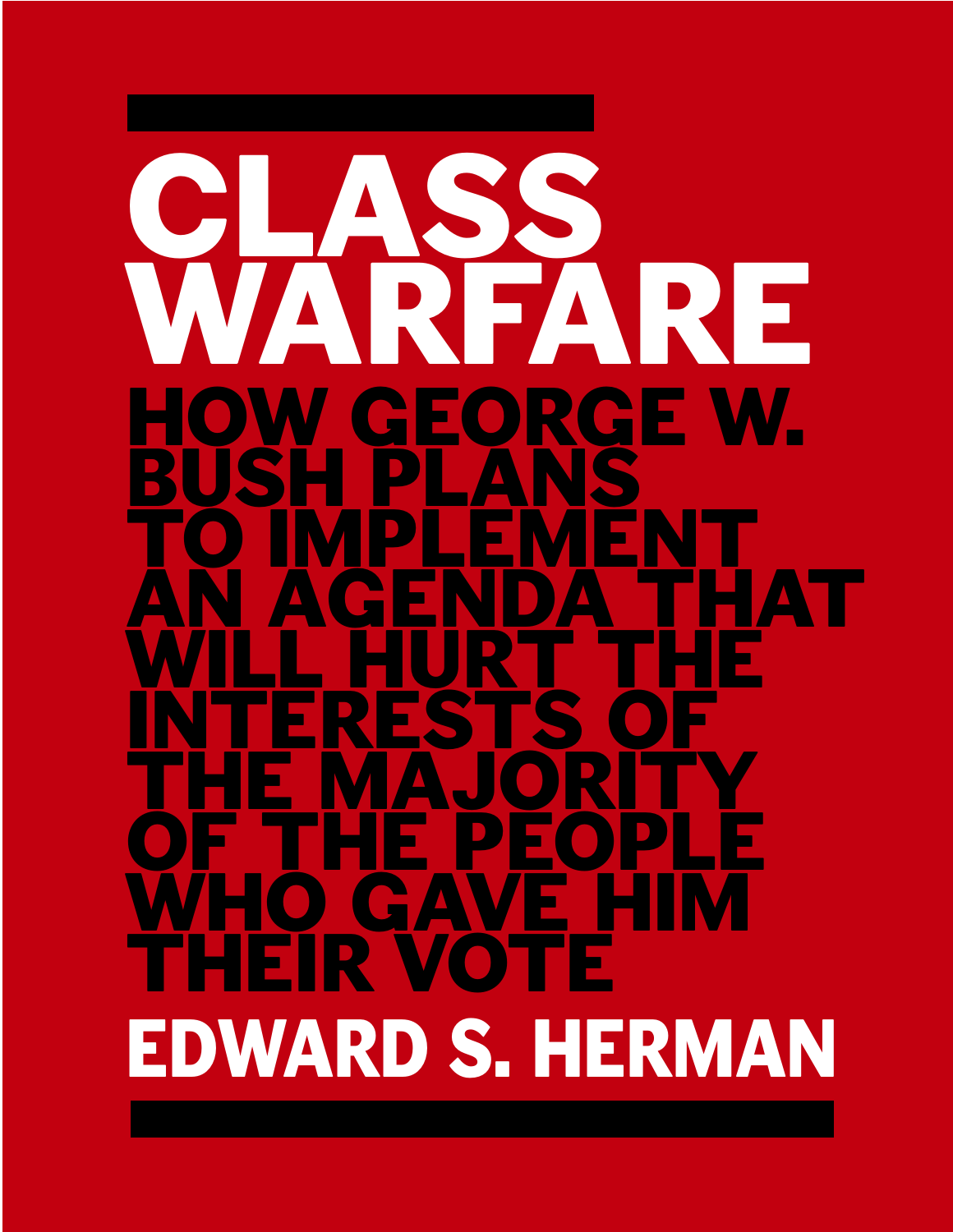

Edward S. Herman is Professor Emeritus of Finance at the Wharton School, University of Pennsylvania, and has written extensively on economics, political economy and the media. Among his books are Corporate Control, Corporate Power, The Real Terror Network, Triumph of the Market, and Manufacturing Consent (with Noam Chomsky). He has a regular Fog Watch column in Z Magazine, in which this essay was first published. © Edward S. Herman 2005

# **ColdType**

WRITING WORTH READING FROM AROUND THE WORLD www.coldtype.net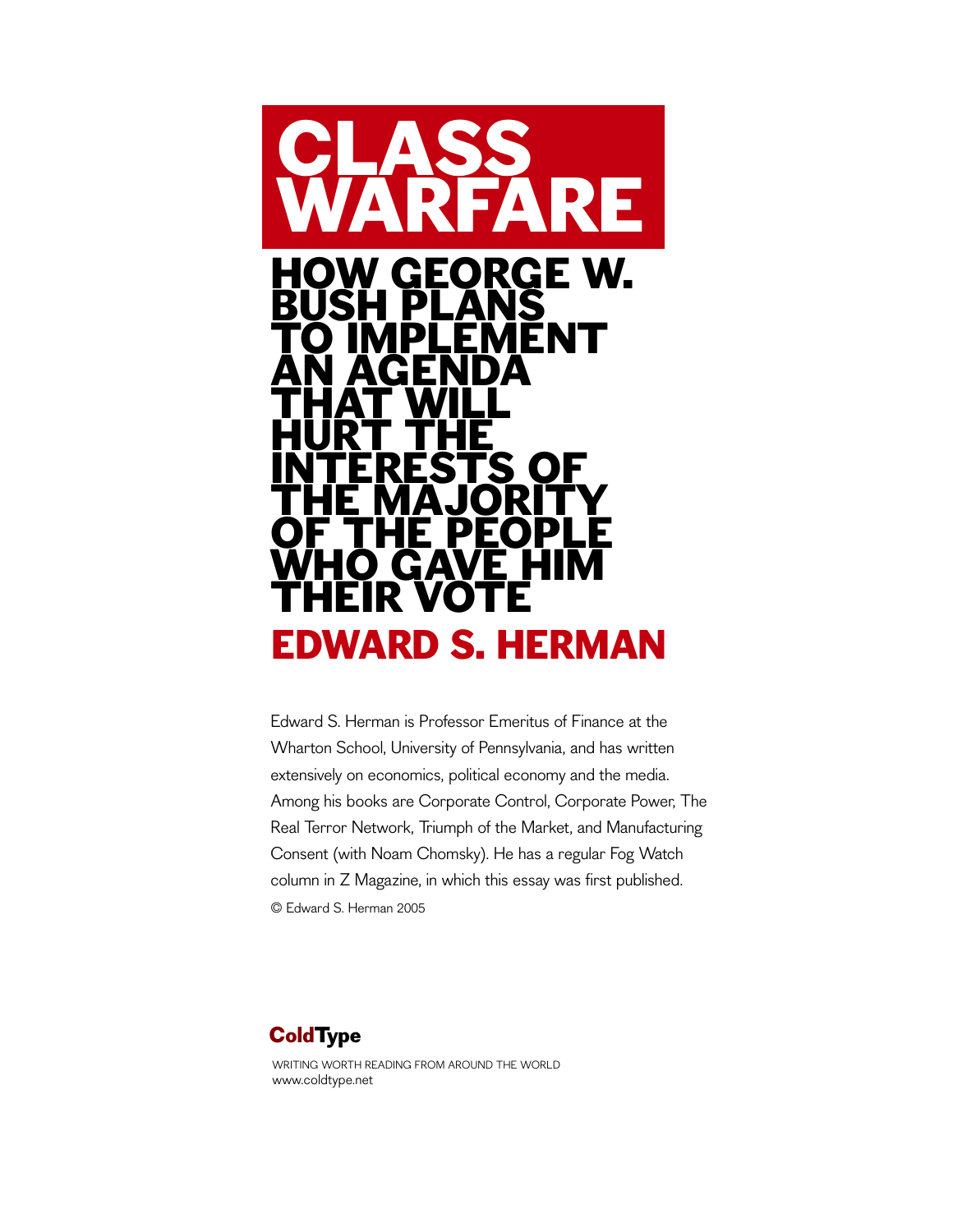# **CLASS WARFARE**

NE of the world's wonders is that the reelected Bush<br>now has the power to carry out an agenda that will be<br>hurtful to the material interests of a majority of the 59<br>million who gave him their vote. For these voters this<br>wi now has the power to carry out an agenda that will be hurtful to the material interests of a majority of the 59 million who gave him their vote. For these voters this will no doubt be offset by the psychic satisfaction of sticking it to those East and West coast elites, pointyheaded professors, uppity blacks, and gays, helped along by their unawareness of the glee at Bush's victory by the East and West coast bankers and transnational corporate leaders, and other major ultra-elite beneficiaries of Bush's various crusades. The Bush voters will also have the pleasure of giving pain to those degenerate and threatening foreigners who were responsible for 9/11 or who have failed to support us in our global efforts at self-defense, exporting freedom, and helping our friends fight against terrorism.

Looked at more coldly, a large fraction of these Bush voters will be victims of the most blatant class warfare since the 1920s, which perhaps goes beyond that earlier warfare as the Bush plans entail the active destruction of a welfare state that had been built during and after the Great Depression, as well as advancing a program of class warfare extending across the globe. Much of the warfare is open for all to see, as the appointments to regulatory positions are systematically fox-inchickenhouse and revolving door selections, and the laws passed on an almost daily basis involve tax breaks and subsidies to business, loosened regulation, and steady cuts in welfare state allocations and coverage that had helped what Thorstein Veblen called the "underlying population" (in contrast with the "substantial citizens"). This is all accomplished successfully because the Democrats don't protest very vigorously and the mainstream media have normalized the conflict-of-interest and class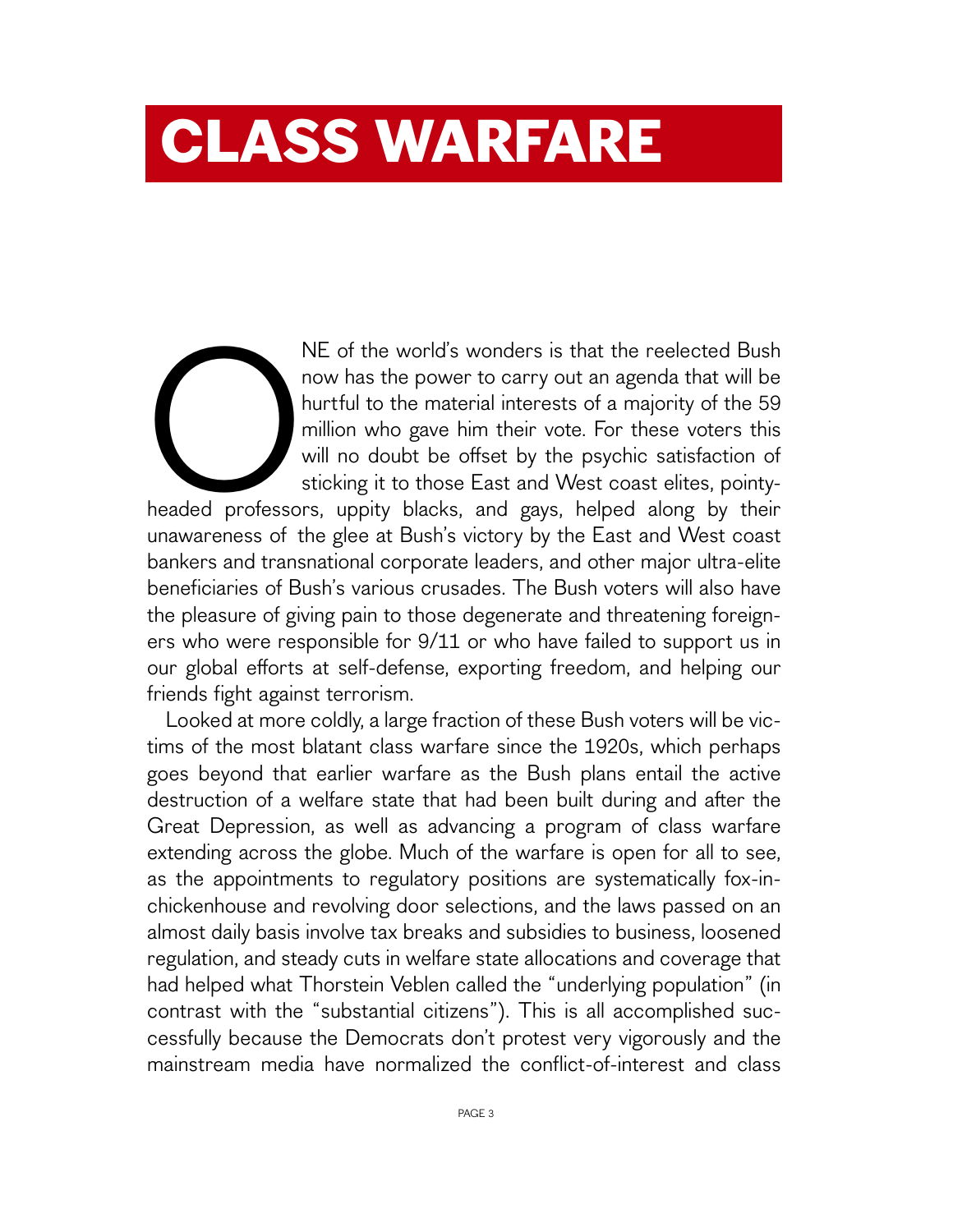warfare process and don't make a big fuss over it; they don't give it the kind of attention and indignation they reserve for Iran's nuclear program threat or, as in the Clinton years, Clinton's affair with Monica Lewinsky. The Democrats (and media), like the Republicans, serve the substantial citizens, not the underlying population.

In his second inaugural speech and followup Bush has featured three major programs, two domestic and one global, that he intends to press in his second term: a shift from entitlements to an "ownership society," actions to solve the alleged Social Security crisis, and a drive to bring freedom and liberty everywhere in the interest of U.S. safety and security. Each of these is a program for an intensified class war, scantily clothed in Bush rhetoric. Let me briefly examine each of these and put it into context.

#### **Ownership Society**

It was a long-standing democratic ideal to have property widely owned, with a world of small proprietors, hopefully making for social stability and a substantive democracy, one not overpowered by economic inequality. This is hardly what George Bush has in mind. He rules only because of the great inequality that has made U.S. democracy nominal; he has even acknowledged publicly that the rich constitute his constituency "base." He certainly has no plans to reduce inequality at the expense of Bush Pioneers – in fact, his main policies past and present have been designed to increase inequality and service the Pioneers and other substantial citizens.

To increase ownership on the part of the underlying population would require, first and foremost, increasing their after-tax incomes so as to permit them to save and acquire financial assets and real property. That would call for strengthening unions and protecting their organizational efforts. It would call for policies discouraging investment and outsourcing abroad and the use of intimidating capital flight threats in labor-management bargaining. It would call for tax policies in favor of people with low incomes. It would call for raising the minimum wage. It would demand a strengthening of the safety net to enable people to avoid immediate plunges into the lowwage labor market.

As Bush's policies on each of these points has been hurtful to ordinary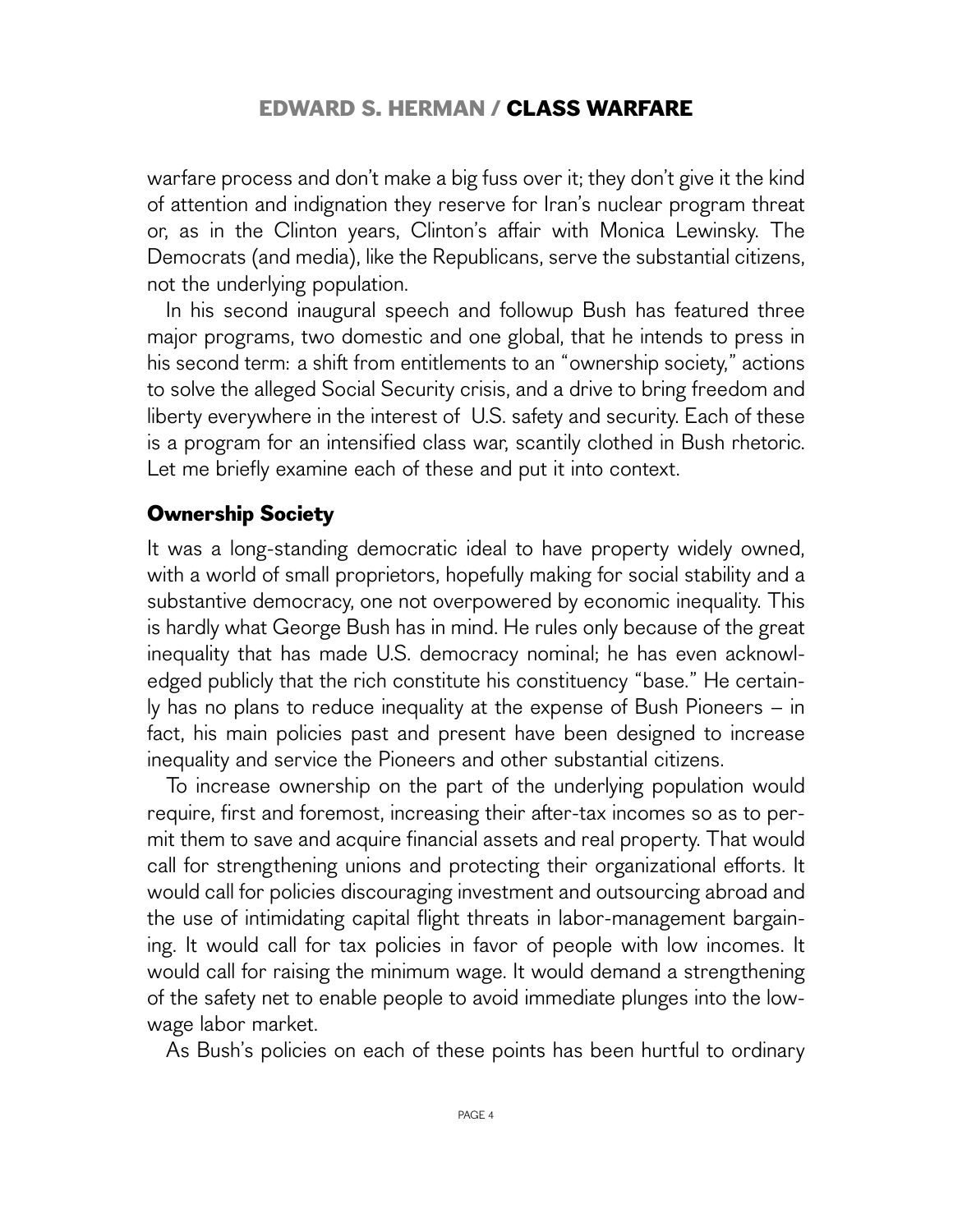people, real wages have stagnated, the middle class has been shrinking, poverty levels have increased, and savings rates have fallen while credit dependence has grown. In short, under his programs the basis of widening ownership has diminished, while ownership by the rich has grown and become more concentrated (for an analysis and useful data, Holly Sklar, "Pox Americana," Z Magazine, Jan. 2005).

So Bush policies in the past have run counter to development of an "ownership society" in any democratic sense (widening and less concentrated ownership) and made ordinary citizens more dependent on "entitlements" and the shrinking safety net for protection against unemployment, illness and an impoverished old age. His main current proposal for enlarging the ownership society is his plan for large Social Security benefit cuts, combined with the partial privatization of the program. As we shall see, that plan will change the nature of some of the paper claims Social Security beneficiaries will hold, but their gaining this sliver of ownership will be part of a plan to reduce their income and seriously damage an institutional arrangement that has brought them major benefits.

"Entitlements" is a code word for government-run and tax-funded mechanisms to protect and give some degree of security to the underlying population. They are created via a democratic political process, and are thus subject to influence by the underlying population. An "ownership society" is a code term for a privatized society, where decisions are made by substantial citizens like corporate managers, large stockholders, and banks, alone, outside the orbit of influence of the underlying population. Bush is pushing us toward an exclusively undemocratic world of ownership control while trying to make it sound very populist and democratic. It is part of the propaganda façade covering over his assault on the major entitlements program, Social Security, as part of a larger program of class warfare attacks on all instruments helpful to the underlying population.

Let's turn to his plan for undermining Social Security.

#### **The Social Security "Crisis"**

Bush has repeatedly claimed that Social Security is in "crisis," which is a lie in the same class as his lie that Saddam had weapons of mass destruction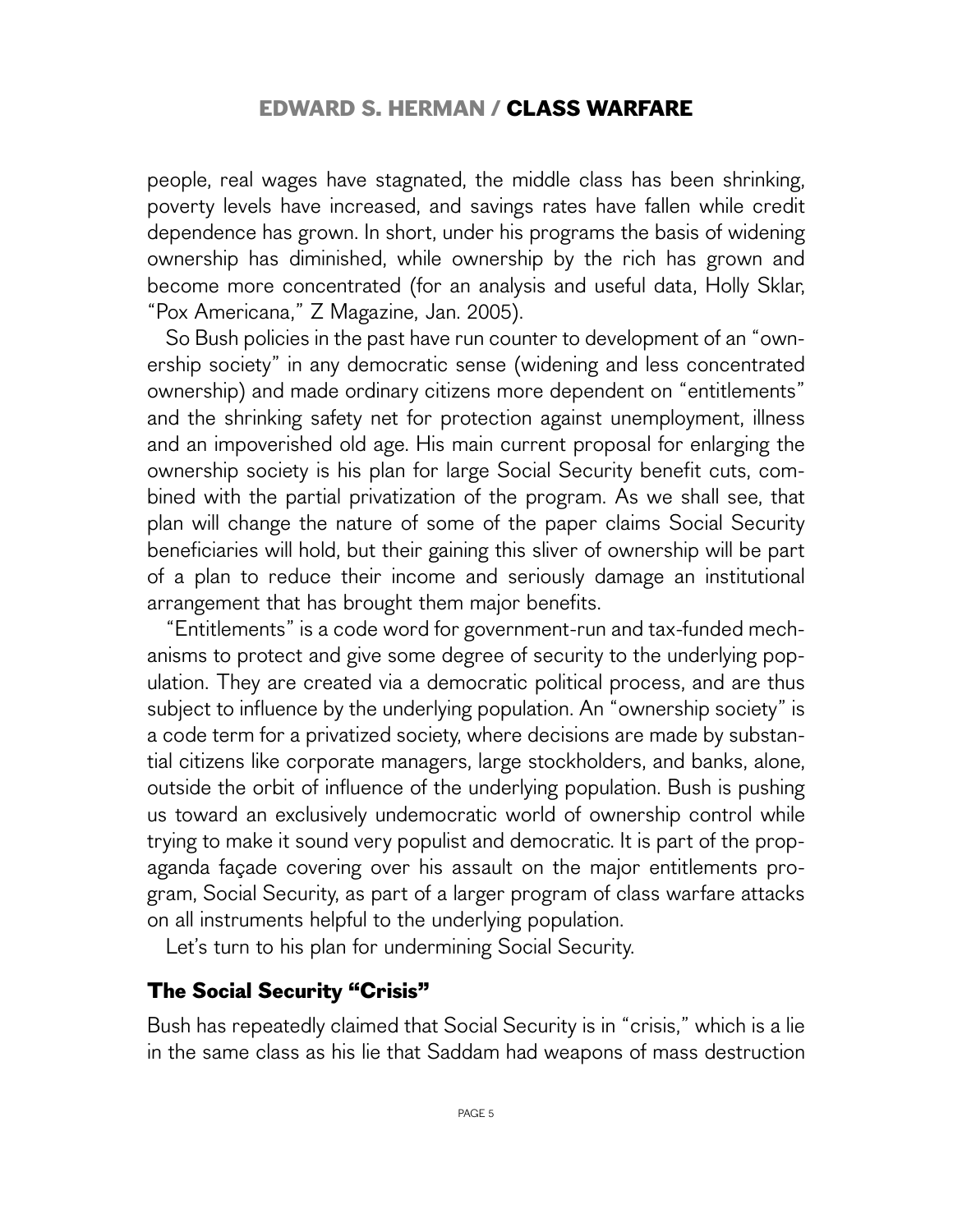that threatened U.S. national security. The alleged crisis is based on the possibility that the Social Security system will have exhausted its reserves by 2042 or 2052 and will then have to depend only on regular Social Security tax inflows, unless at that point adjustments are made in tax revenues or benefits. But 2042 is 37 years in the future, and even then the program will be able to pay beneficiaries more than they receive now (in real, inflation-adjusted dollars) based on its regular and continued tax take. Greater productivity growth could move the exhaustion date out to 75 years and beyond, and changes in the cap on Social Security payments and Social Security tax increases smaller than those required in the past would also solve the problem.

In short, the crisis is a complete fraud, and absolutely nothing has to be done to keep the system intact for many decades. All the arguments proving otherwise, such as the claims that the system will fail because of the rising ratio of oldsters to workers, or that it is imperiled because the system's assets are only in the form of IOUs, collapse under the slightest scrutiny (see Dean Baker and Mark Weisbrot, "Social Security 'Reform': A Solution in Search of a Problem": http://www.cepr.net/columns/baker\_weisbrot/ mark\_weisbrot\_dean\_baker\_1\_23\_05.htm). Dean Baker has pointed out that an extrapolation of the observable upward trend in costs of prisons would show a really large budget crisis arising from this source within several decades, but the establishment politicians and media are not crying "crisis" and featuring "reform." The plausible explanation of the difference is that the substantial citizens support the prison-industrial-complex and its work (as they do the military-industrial complex and its work), whereas they have been pained by the rising tax costs of "entitlements" whose benefits accrue so heavily to ordinary citizens, including protections against hyper-"flexible" labor markets.

The Social Security system also has two other defects from the standpoint of the rightwing: First, it is a highly successful and highly efficient government program, with administrative costs of 0.6 percent of benefits, in contrast with insurance industry management costs of 15-30 percent. This is bad from the rightwing viewpoint as it flies in the face of the ideological assumption of inherent government inefficiency and suggests that govern-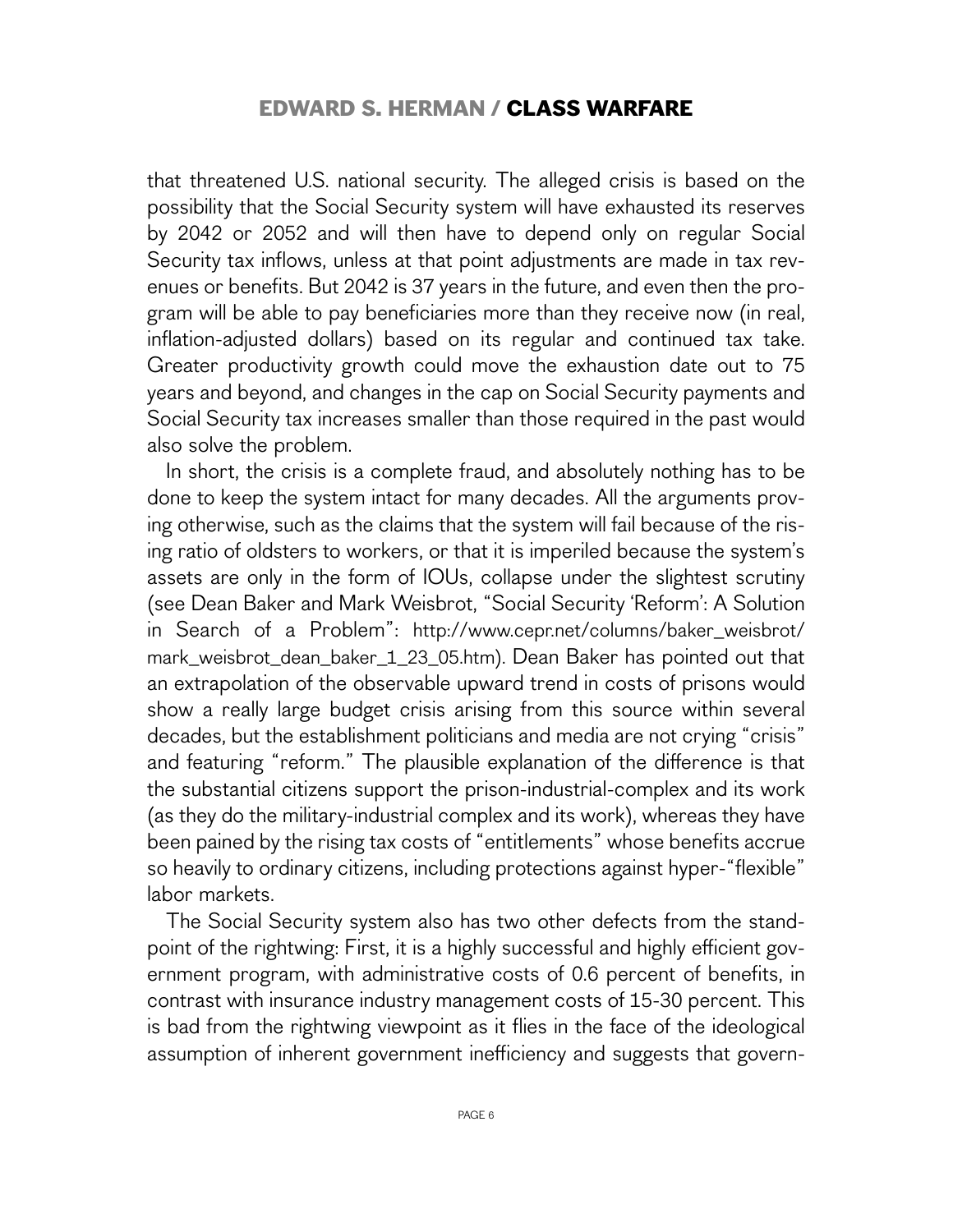ment control and operation might sometimes be a very good idea. The usual rightwing method of undermining a well-run regulatory operation by defunding and the imposition of managers hostile to the service is not practicable in the case of Social Security. The only solution is convincing the public that there is a crisis and using this as a basis for slashing benefits and destroying the system by privatization as fast as can be arranged.

The second rightwing objection to the existing Social Security system is that the private securities industry , a set of very substantial citizens, is deprived of huge revenues that would flow from private accounts. The industry has tried to avoid publicity as to its special interest in the case, but it is clear, acknowledged, and helps push the politicians to act on its behalf.

That the privatized accounts will help the beneficiaries is a sick joke. For one thing it will be part of a program of curtailed benefits. For another, the administrative costs of managing small private accounts will be large and encroach on or wipe out any higher return benefits. Those prospective higher returns have been grossly exaggerated; although the stock market has provided a real annual return of about 7 percent over the last 75 years, no economist has been able to show anything similar to this going forward under the Social Security Trustees' projections for future economic growth (see Paul Krugman, "Many Unhappy Returns," NYT, Feb. 1, 2005). As a system of social insurance Social Security also helps millions of disabled and widows and children, and the likelihood that they will continue to be protected as the Social Security system is dismantled by the Godly rightwing is exceedingly small.

In sum, the "crisis" is a fraud and cover for an attack on a well-working system highly beneficial to ordinary citizens. It doesn't need any "reform" whatsoever, only protection from the reformers whose motives are financial self-interest and the desire to implement a reactionary ideology that only serves a narrow elite. Otherwise put, the proposed reforms are a form of class warfare.

#### **Global Imposition of Freedom – Cover for Global Class Warfare**

Bush has found that perpetual war under the guise of a war on the 9/11 perpetrators, or a war on terror, and including even straightforward wars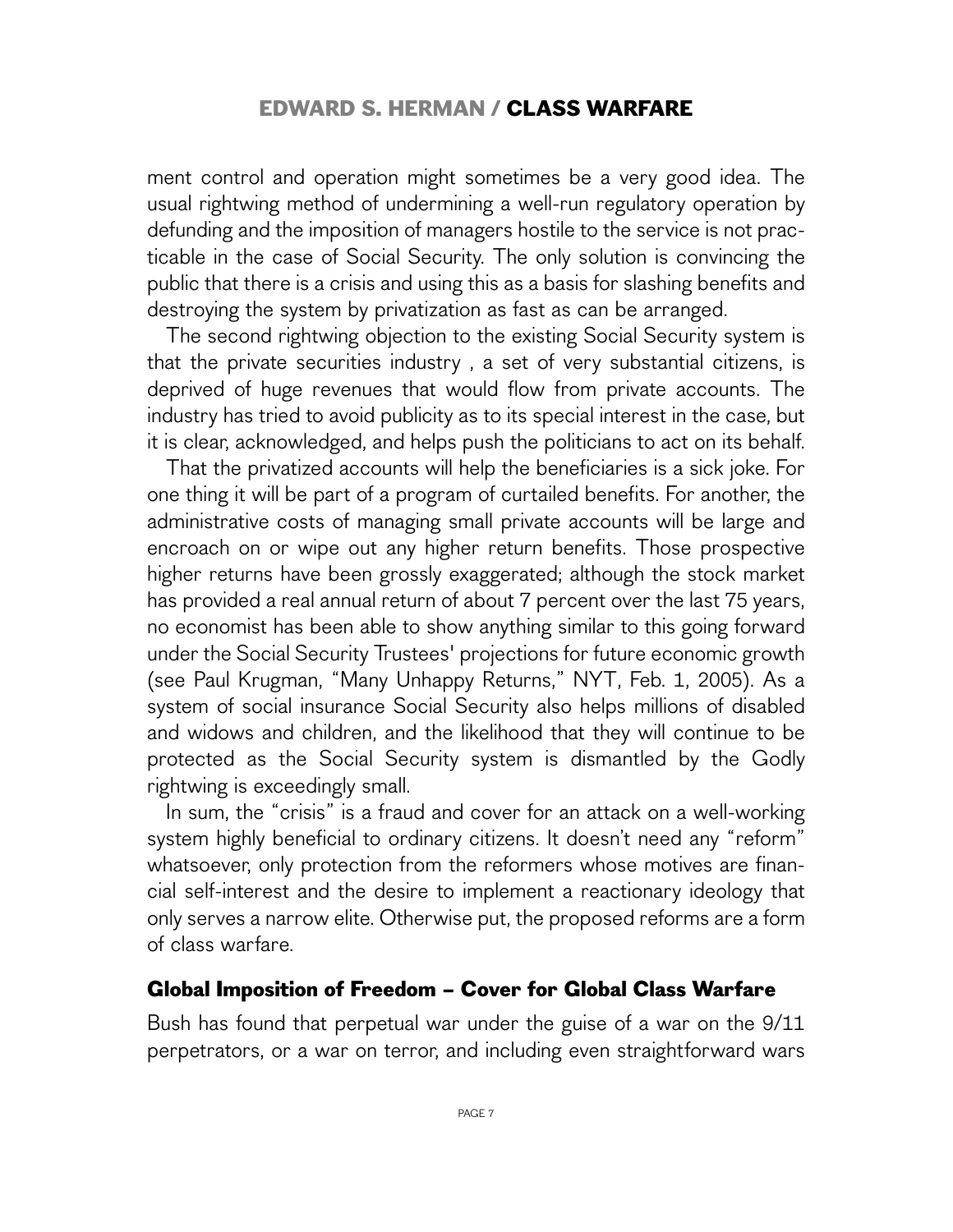of aggression, is a political winner. As the lies used as rationales for the war on Iraq disintegrated, Bush still found political sustenance in the need to support our boys, rallying around the flag, the feeling that America doesn't turn tail and run away from a painful conflict, and that we have "responsibilities" to the Iraqis who we have liberated but not provided a stable environment. Thus, despite the scores of brazen lies, and even a costly and failed invasion-occupation, Bush was able to win reelection as Leader best suited to deal with "security" problems that he had bungled and exacerbated to a remarkable degree.

Perpetual war has been essential to Bush to sustain his internal program as well as his policies abroad. As Veblen pointed out a hundred years ago, war is "the most promising factor of cultural discipline…It makes for a conservative animus on the part of the populace….[and] directs the popular interest to other, nobler, institutionally less hazardous matters than the unequal distribution of wealth" (Theory of Business Enterprise, 1904, pp. 391-3). With Bush working strenuously to increase the inequality of distribution of wealth, that factor of cultural discipline has been much needed to implement his class war at home. At a later date Veblen also noted that "An illustrious politician has said that 'you cannot fool all the people all the time,' but in a case where the people in question are sedulously fooling themselves all the time the politicians can come near achieving that ideal result.' (Absentee Ownership, 1923, p. 34). And the politicians now have a great deal of help from the mass media in the sedulous fooling process.

In his second inaugural address, possibly inspired by the political payoff obtained even by a failed war of aggression, Bush has declared war on the world, although the specifics remain vague and the targets are not yet announced. It is expressed in warm terms – a primary Bush goal of bringing "freedom" everywhere, with the meaning of the word and the specifics of application left a bit vague, no doubt to be firmed up later. But it isn't just our benevolence involved – we must do this to protect our own safety and security.

The safety and security angle carries the pitiful giant concept to a new and hilarious level. Just as the United States had to topple the governments of Guatemala (1954), Grenada (1983) and Nicaragua (1981-1990) to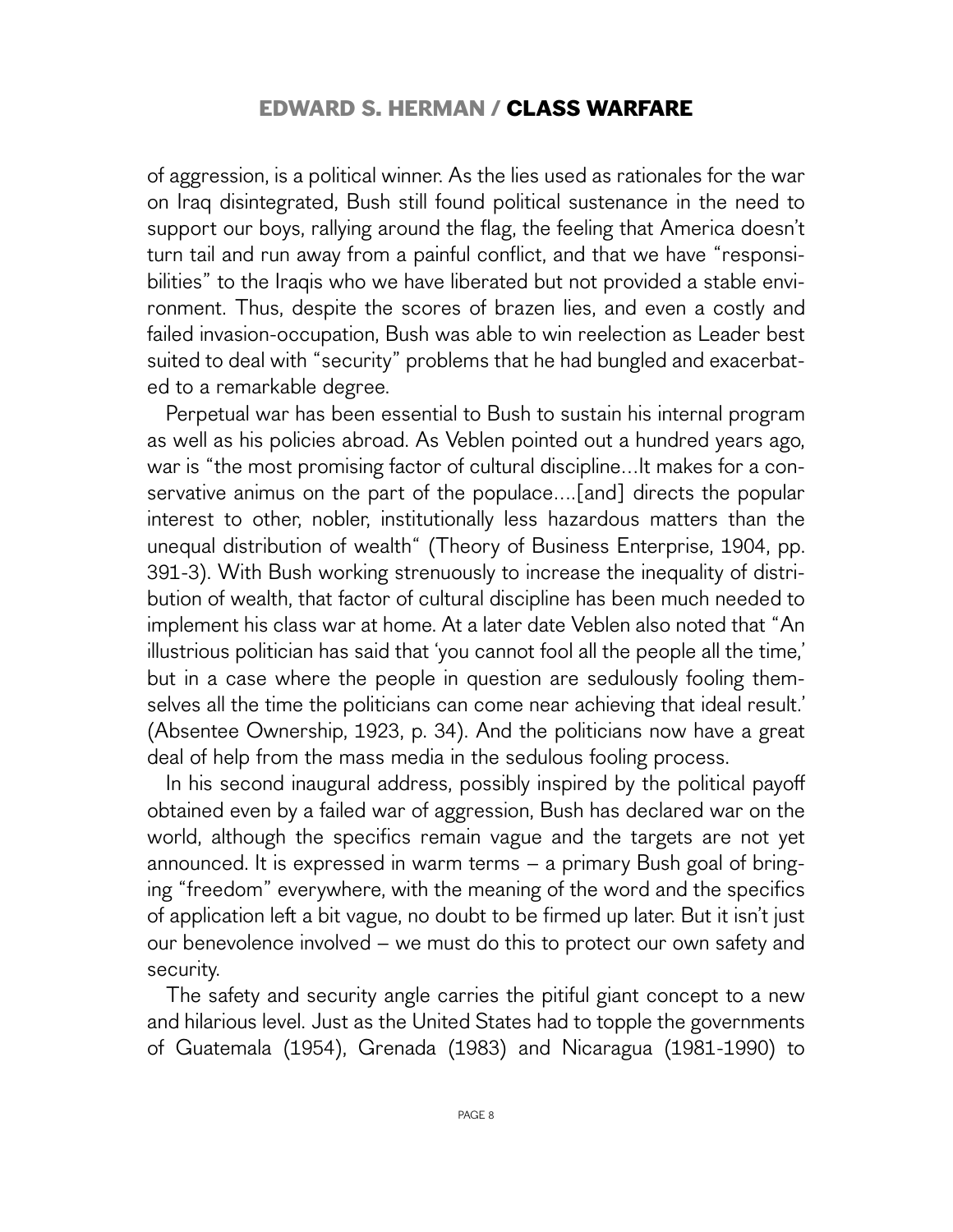remove their dire threats to U.S. National Security, so now any non-democracy anywhere is a threat, because we know that only democracies like our own are entirely peaceable and pose no threat to anyone – which Bush says as he poses that threat to anyone he chooses to declare evil, presumably based on the kind of solid information like Saddam's huge WMD arsenal that he typically employs before unleashing the cruise missiles.

Freedom is an even fuzzier word than democracy, and may include democracy but also may be referring to the freedom of capital to move around and be free of encumbrances like taxes and restrictions on abuses of the environment and labor. Neoliberalism is a "freedom" movement, but confined to the freedom and rights of capital. The Chicago Boys were quite enthused with Pinochet's Chile as he was freeing markets from government intervention – at least those forms hurtful to the interests of capital – and making labor markets "free" of trade unions and thus more "flexible." The destruction of democracy in Chile was actually a prerequisite for full-scale neoliberal freedom, and was completely acceptable to the Boys (including Milton Friedman) and their government and corporate community. This pattern was institutionalized, with democracy and human rights often overturned with U.S. assistance in the interest of a more favorable climate of investment; the inverse correlation between U.S. aid and human rights (including democratic institutions) has been repeatedly demonstrated (see my Real Terror Network, chapter 3, for data and citations). There is surely no reason to believe that these priorities have been altered under the leadership of George Bush, a devoted spokesman of the corporate community and military-industrial complex.

Historically the United States has been strongly in favor of democratization, at least formal democratization, but only in cases where the regimes in question were looked upon with disfavor for other reasons. Guatemala in the years 1947-54 was remarkably democratic, but it was a budding welfare state and not subservient to the United Fruit Company and U.S. ambassador, so it was overthrown by U.S. actions, whereas the prior Ubico dictatorship and the profoundly undemocratic counterinsurgency state sequel were treated kindly. Venezuelan dictators were never destabilized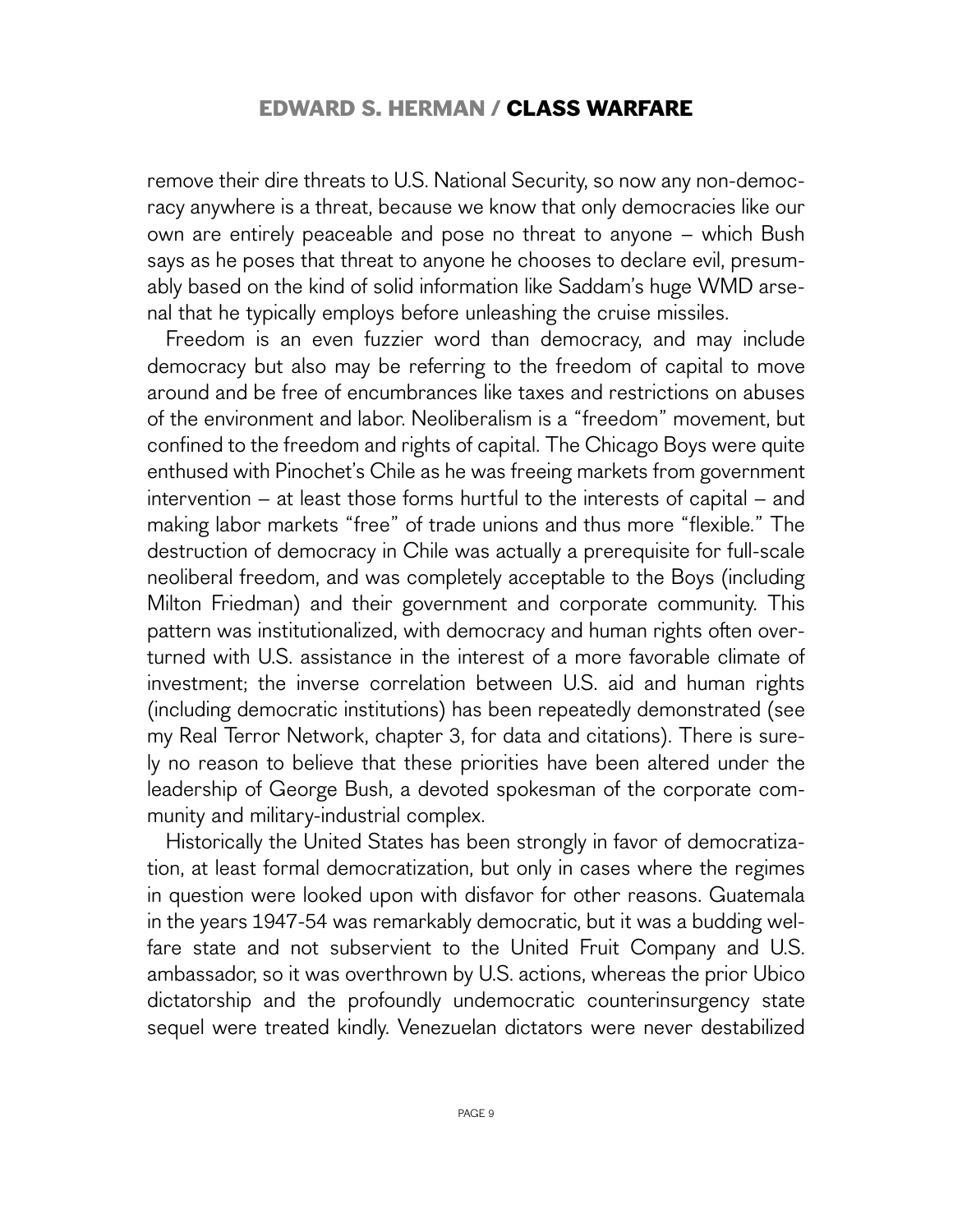by U.S. governments, nor are the undemocratic Saudi, Kuwaiti, Pakistani or Uzbekistan governments today, but the Bush administration has worked assiduously to destabilize the Chavez government of Venezuela, which is elected and as democratic as any in Latin America.

It is true that the numerous dictatorships that the United States helped come into existence and supported warmly years ago – remember Vice-President George Bush's 1985 toast to Philippines dictator Ferdinand Marcos: "We love you, sir…we love your adherence to democratic rights and processes"? – have given way to civilian and elected governments, and that the United States has partially replaced the use of imposed dictatorships with the support of "democracy movements," as in the recent Ukraine case. But this transformation reflects the fact that the dictators successfully brought their countries into the spider's web of the global capitalist economy, so that they were no longer needed to do the job of democracy containment. The web and the associated institutional changes in the global economy have caused electoral democracies to lose democratic substance and to become de facto servants of external forces – friendly governments, banks, other foreign lenders, trade agreements and the World Trade Organization, and the international financial institutions (IMF, World Bank). Foreign control no longer needs to be overt; it can work with trade and other rules, loans and loan agreements, heavy foreign penetration of the economy and political and cultural institutions, the normal workings of financial markets; and the desire to maintain the goodwill of governments that lend, control the IFIs, provide subsidies and impose quotas and tariffs, and may even have military bases in the country. Much of this is not new, but a throwback to earlier techniques of maintaining an "informal empire," as described in John Gallagher's and Ronald Robinson's "The Imperialism of Free Trade," Economic History Review (1953).

It has been a notorious fact that in the last several decades social democratic politicians who have won office have almost uniformly failed to carry out their electoral promises to their mass constituencies. They have either sold out in advance or found it expedient to adapt quickly to non-constituency forces to avoid seriously damaging consequences: money and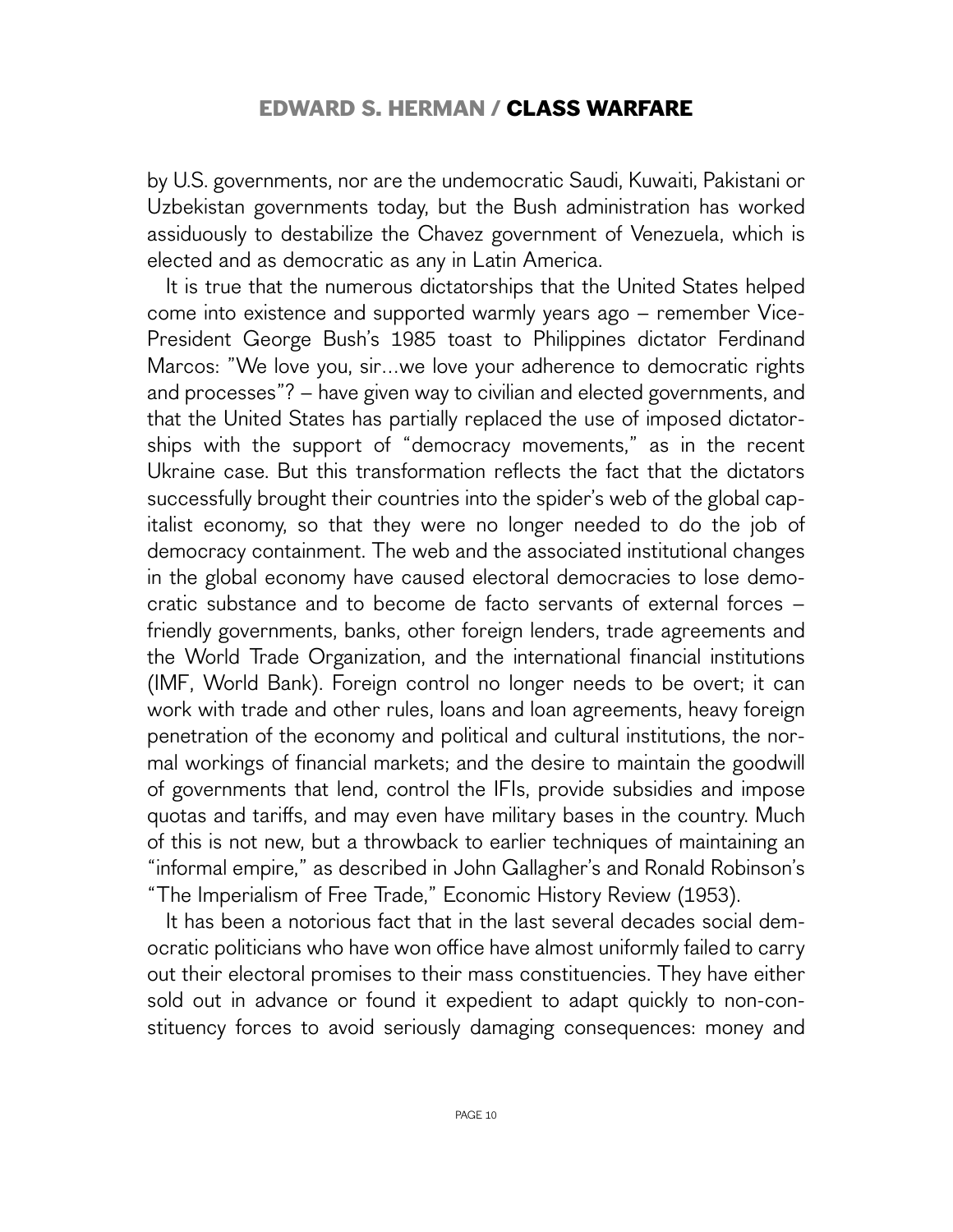capital flight and sharp rises in interest rates and cuts in investment, losses in subsidies from abroad, adverse changes in foreign tariffs and quotas, threatened cutbacks in IMF support, and even threats of political upheaval partly encouraged from abroad (as in Venezuela). So getting countries deeply involved in the global capitalist economy, and in military alliances with the Western great powers, makes for shriveled democracies with neoliberal constraints built into their political economies.

In short, getting into power governments that will enter the spider's web and abide by the spider's rules is a useful substitute for putting into power a Pinochet or Marcos. It permits class warfare to be imposed by the spider, with the reluctant or sometimes enthusiastic cooperation of indigenous leaders (e.g., Lula in Brazil, Menem in Argentina). Meanwhile the population can still vote, and while many are cynical about the limited options and likely betrayal of the underlying population to come, the ability to vote and the electoral promises, not to be fulfilled, makes for quiescence. This process under the straitjacket will sometimes allow the more aggressive agent of the substantial citizens to consolidate power and even threaten the democratic forms themselves – as in this here United States!

It should be noted, however, that the spider's web may be weakening its grip in Latin America, with victim countries Argentina and Venezuela in rebellion against the spider, numerous electoral revolts (Brazil, Uruguay, Ecuador and Bolivia) that may yield fruit in time with greater collective awareness of common interests, and even an Argentine and Venezuelan plan for a new Latin American TV network to counter-balance CNN en Espanol and other corporate propaganda on TV. May such resistance grow and spread!